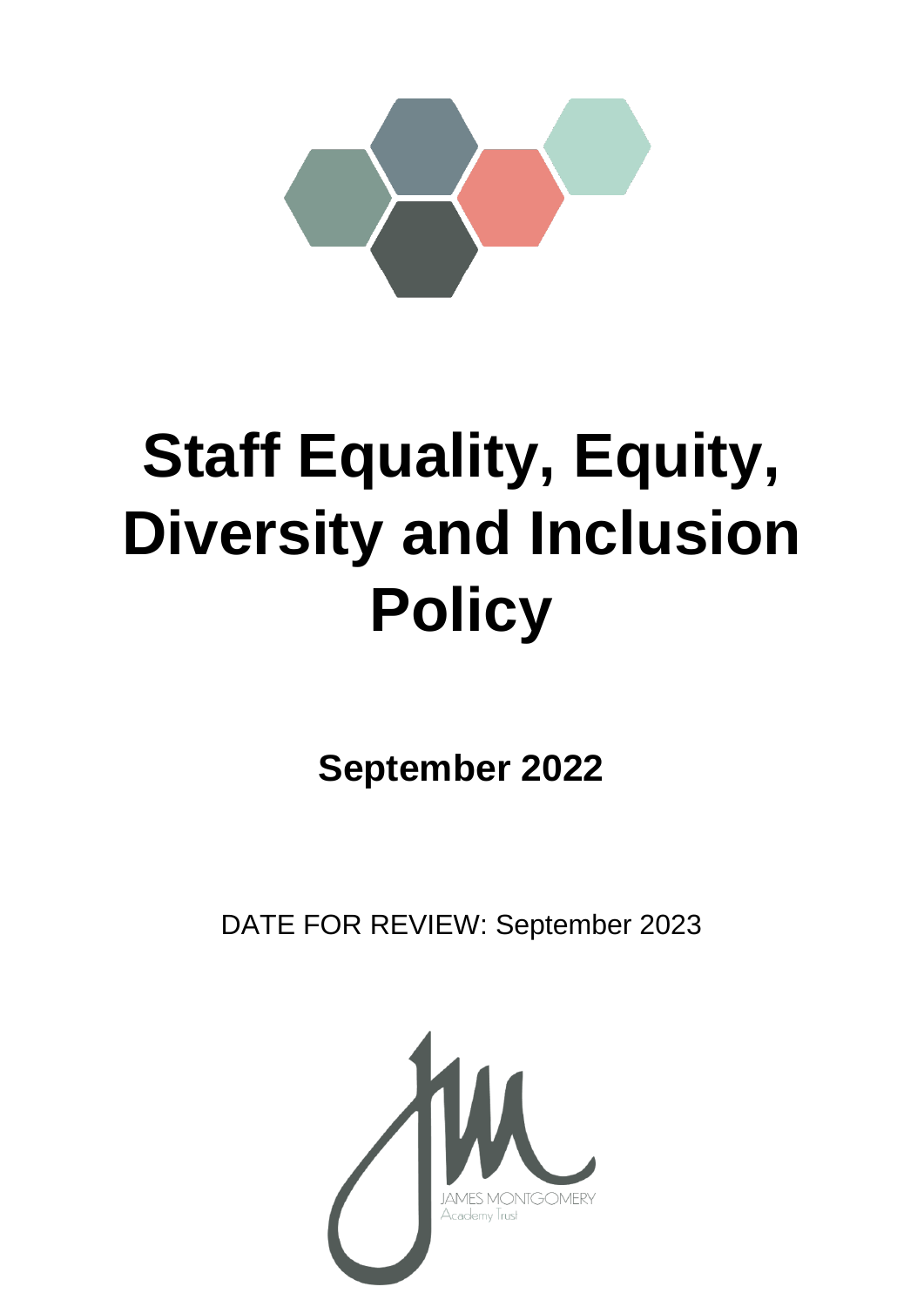# **Statement of intent**

The James Montgomery Academy Trust and its schools are child-centred, inclusive and distinctive, delivering excellence in education, sharing best practice and building aspiration. We are committed to promoting equality of opportunity for all staff and job applicants.

We aim to create a working environment in which all individuals are able to make best use of their skills, free from discrimination or harassment, and in which all decisions are based on merit. We are committed to supporting our staff and applicants to be their authentic selves in the workplace without judgement and ensuring that diverse communities are celebrated.

We do not discriminate against staff on the basis of age, disability, gender identity and/or reassignment, marital or civil partner status, pregnancy or maternity, race, colour, nationality, ethnic or national origin, religion or belief, sex, or sexual orientation (the protected characteristics), amended in line with the Equality Act 2010. More detail on each of the protected characteristics can be found in **Appendix 1.**

All staff have a duty to act in accordance with this policy and treat colleagues with dignity at all times, and not to discriminate against or harass other members of staff, regardless of their status. The principles of nondiscrimination and equality of opportunity also apply to the way in which staff treat pupils, parents, governors, third party organisations and former staff members.

This policy does not form part of any employee's contract of employment and may be amended at any time.

# **Legal Framework**

This policy has due regard to all relevant legislation including, but not limited to, the following:

- Human Rights Act 1998
- Equality Act 2010
- Data Protection Act 2018
- General Data Protection Regulation (GDPR)
- Protection from Harassment Act 1997

# **Public Sector Equality Duty (PSED)**

PSED requires public bodies to have due regard to the need to:

- Eliminate unlawful discrimination, harassment and victimisation and other conduct prohibited by the Equality Act.
- Advance equality of opportunity between people who share a protected characteristic and people who do not share it.
- Foster good relations between people who share a protected characteristic and people who do not.

This policy operates in conjunction with the following Trust policies:

- Grievance Policy
- Disciplinary Policy and Procedure

# **Principles and Aims**

In accordance with this policy, the JMAT and its schools is committed to: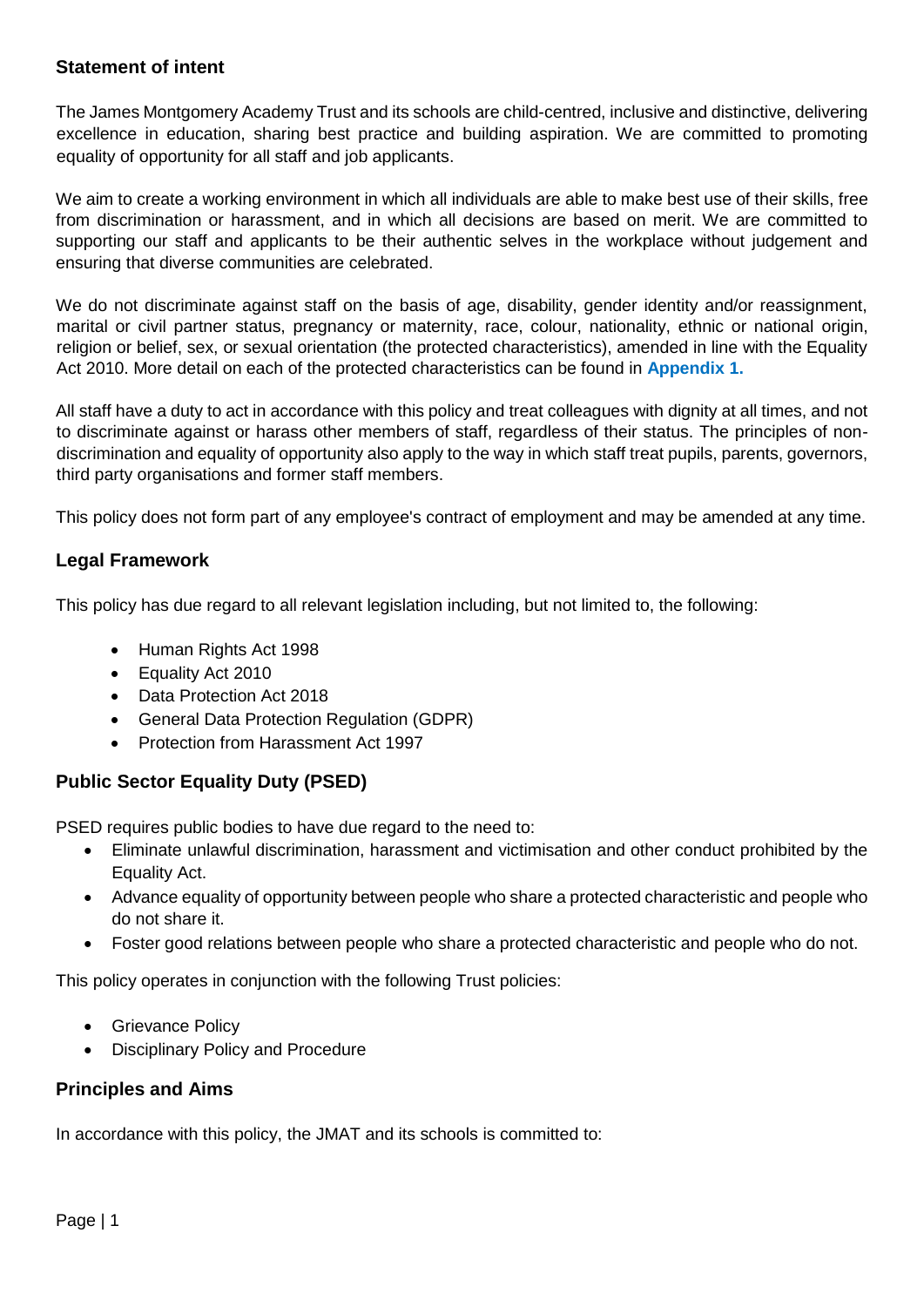- Creating a working environment free of bullying, harassment, victimisation and unlawful discrimination, where individual differences and the contributions of all staff are recognised and valued.
- Promoting dignity and respect for all.
- Training leaders and all other employees about their rights and responsibilities under this policy.

This policy applies to all aspects of the school's relationship with staff and to relations between staff members at all levels. This includes job advertisements, recruitment and selection, training and development, opportunities for promotion, conditions of service, pay and benefits, conduct at work, disciplinary and grievance procedures, and termination of employment.

The JMAT and its staff are committed to observing good equalities practice in staff recruitment, retention and development, and to ensure that all policies and procedures benefit all employees and potential employees regardless of any protected characteristic, and with full respect for legal rights relating to pregnancy and maternity.

Instances of bullying, harassment, victimisation and unlawful discrimination will be dealt with as misconduct, in line with JMAT's Grievance Policy and/or Disciplinary Policy and Procedure, and appropriate action will be taken. Particularly serious complaints could amount to gross misconduct and lead to dismissal without notice. Sexual harassment may amount to both an employment rights matter and a criminal matter, such as in sexual assault allegations. Harassment under the Protection from Harassment Act 1997 – which is not limited to circumstances where harassment relates to a protected characteristic – is a criminal offence.

# **Scope and purpose of the policy**

This policy applies to all aspects of our relationship with staff and to relations between staff members at all levels. This includes job advertisements, recruitment and selection, training and development, opportunities for promotion, conditions of service, pay and benefits, conduct at work, disciplinary and grievance procedures, and termination of employment.

This policy covers all individuals working at all levels and grades, including members of the SLT, teachers, TAs, pastoral and inclusion staff, learning mentors, support staff, trainees, part-time and fixed-term employees, volunteers, governors and agency staff (collectively referred to as 'staff' in this policy).

# **Who is responsible for this policy?**

The **Local Governing Body (LGB)** is responsible for:

- The effective operation of this policy.
- Ensuring compliance with discrimination law.
- Monitoring the composition of the workforce regarding information such as age, sex, ethnic background, sexual orientation, religion or belief, and disability.
- Monitoring how the composition of the workforce encourages equality, equity, diversity and inclusion, and meets the aims and commitments set out in this policy.
- Assessing how this policy, and any supporting action plans, are working in practice, reviewing them annually, and considering and taking action to address any issues.

The **Senior Leadership Team** is responsible for:

- Setting an appropriate standard of behaviour and leading by example.
- Ensuring that those they manage adhere to this policy and promote the school's aims and objectives with regard to equal opportunities.
- Taking appropriate steps to accommodate the requirements of different religions, cultures, and domestic responsibilities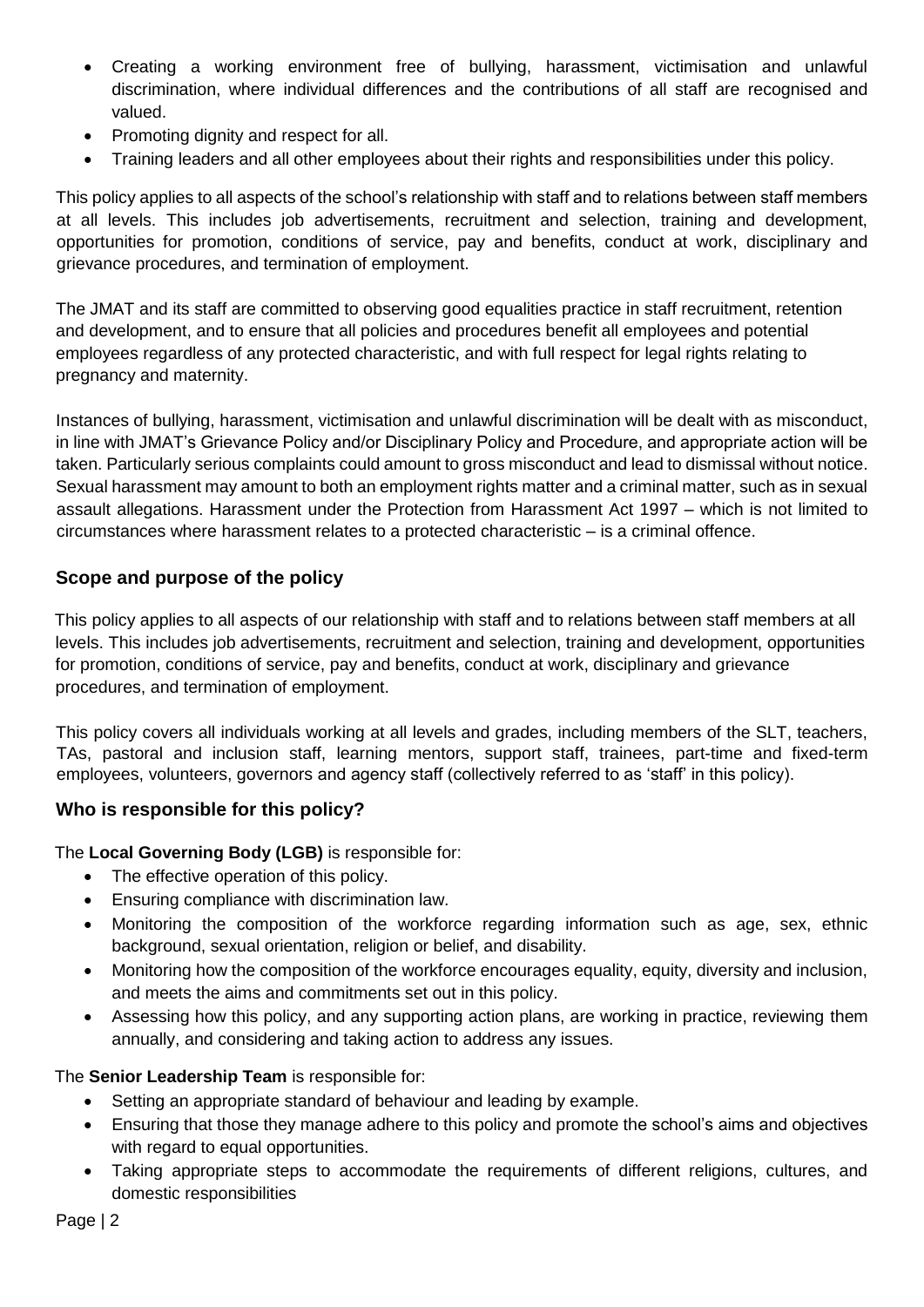- Making opportunities for training, development and progress available to all staff.
- Ensuring staff are helped and encouraged to develop their full potential, so their talents and resources can be fully utilised to maximise the efficiency of the organisation.
- Making staff progression decisions based on merit (apart from in any necessary and limited exemptions and exceptions allowed under the Equality Act 2010).
- Reviewing employment practices and procedures where necessary to ensure fairness.
- Participating in appropriate training on equal opportunities awareness and equal opportunities recruitment and selection good practice.

#### **Staff** will:

- Conduct themselves appropriately to help the school provide equal opportunities in employment, and prevent bullying, harassment, victimisation and unlawful discrimination.
- Understand that they, as well as their employer, can be held liable for acts of bullying, harassment, victimisation and unlawful discrimination, in the course of their employment, against their colleagues, customers, suppliers, visitors and the public.
- Take seriously complaints of bullying, harassment, victimisation and unlawful discrimination by their colleagues, customers, suppliers, visitors, the public and any others in the course of the school's work activities.

# **Forms of discrimination**

Discrimination by or against an employee is generally prohibited unless there is a specific legal exemption. Discrimination may be direct or indirect and it may occur intentionally or unintentionally.

**Direct discrimination** occurs where someone is treated less favourably because of one or more of the protected characteristics set out above. For example, rejecting an applicant on the grounds of their race because they would not "fit in" would be direct discrimination.

**Indirect discrimination** occurs where someone is disadvantaged by an unjustified provision, criterion or practice that also puts other people with the same protected characteristic at a particular disadvantage. For example, a requirement to work full time puts women at a particular disadvantage because they generally have greater childcare commitments than men. Such a requirement will need to be objectively justified.

**Harassment** related to any of the protected characteristics is prohibited. Harassment is unwanted conduct that has the purpose or effect of violating someone's dignity, or creating an intimidating, hostile, degrading, humiliating or offensive environment for them.

**Victimisation** is also prohibited. This is less favourable treatment of someone who has complained or given information about discrimination or harassment, or supported someone else's complaint.

# **Recruitment and selection**

We aim to ensure that no job applicant suffers discrimination because of any of the protected characteristics above. Our recruitment procedures are reviewed regularly to ensure that individuals are treated on the basis of their relevant merits and abilities. Job selection criteria are regularly reviewed to ensure that they are relevant to the job and are not disproportionate. Short listing of applicants will be done by more than one person wherever possible.

Page | 3 Job advertisements will avoid stereotyping or using wording that may discourage groups with a particular protected characteristic from applying. We take steps to ensure that our vacancies are advertised to a diverse labour market.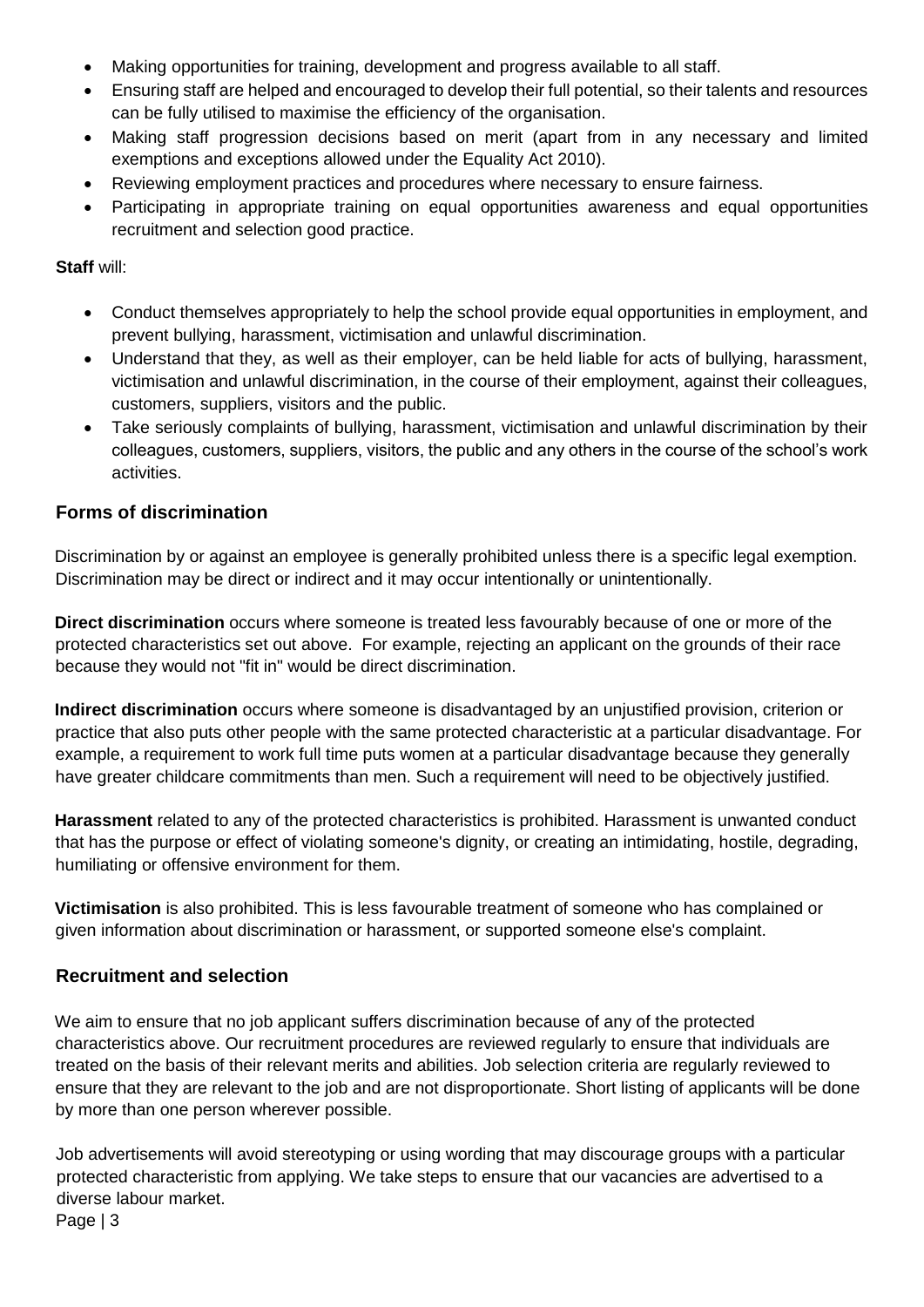Applicants will not be asked about health or disability before a job offer is made. Pre-employment health related checks – up to a point of an individual being offered a job – health related questions can only be asked to;

- Decide whether any reasonable adjustments need to be made for the person to participate in the selection process.
- Decide whether an applicant can carry out a function that is essential ("intrinsic") to the job.
- Monitor diversity amongst people making applications for jobs.
- Take positive action to assist disabled people.

Applicants will not be asked about past or current pregnancy or future intentions related to pregnancy. Applicants will not be asked about matters concerning age, race, religion or belief, sexual orientation, or gender reassignment without the approval of a HR Advisor (who will first consider whether such matters are relevant and may lawfully be taken into account).

We are required by law to ensure that all staff are entitled to work in the UK. Assumptions about immigration status will not be made based on appearance or apparent nationality. All prospective employees, regardless of nationality, will be expected to produce original documents (such as a passport) before employment starts, to satisfy current immigration legislation. The list of acceptable documents is available from the UK Border Agency.

To ensure that this policy is operating effectively, and to identify groups that may be underrepresented or disadvantaged in our organisation, we monitor applicants' ethnic group, gender, disability, sexual orientation, religion and age as part of the recruitment procedure. Provision of this information is voluntary and it will not adversely affect an applicant's chances of recruitment or any other decision related to their employment. The information is removed from applications before short listing, and kept in an anonymised format solely for the purposes stated in this policy. Analysing this data helps us take appropriate steps to avoid discrimination and improve equality and diversity.

# **Staff training and promotion and conditions of service**

Staff training needs will be identified through regular staff appraisals. All staff will be given appropriate access to training to enable them to progress within the organisation and all promotion decisions will be made on the basis of merit.

Workforce composition and promotions will be regularly monitored to ensure equality of opportunity at all levels of the organisation. Where appropriate, steps will be taken to identify and remove unjustified barriers and to meet the special needs of disadvantaged or underrepresented groups.

Our conditions of service, benefits and facilities are reviewed regularly to ensure that they offer equal opportunities for all.

# **Termination of employment**

We will ensure that redundancy criteria and procedures are fair and objective and are not directly or indirectly discriminatory.

We will also ensure that disciplinary procedures and penalties are applied without discrimination, whether they result in disciplinary warnings, dismissal or other disciplinary action.

# **Disability discrimination**

Page | 4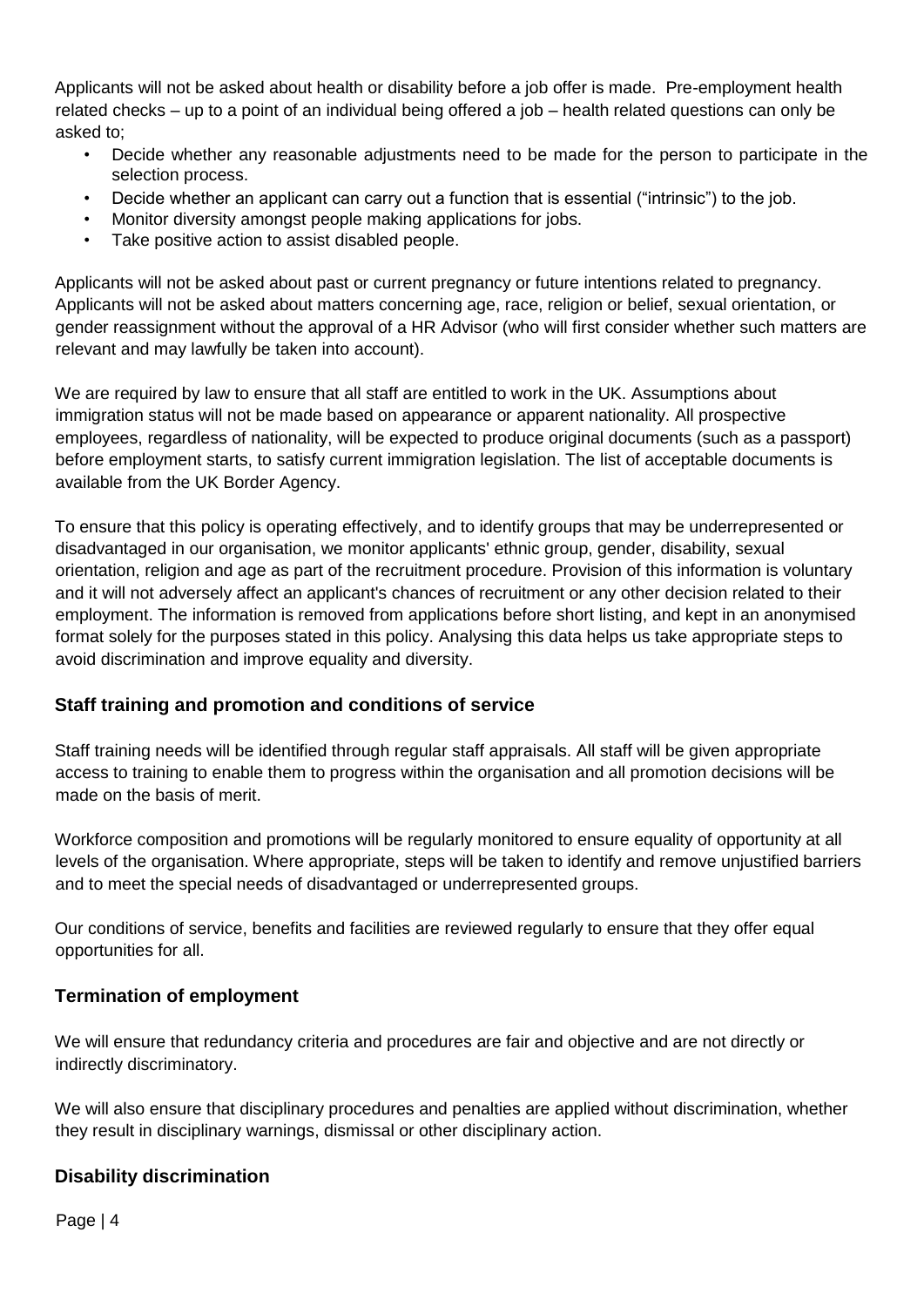If you are disabled or become disabled, we encourage you to tell us about your condition so that we can support you as appropriate.

If you experience difficulties at work because of your disability, you may wish to contact your line manager or Headteacher to discuss any reasonable adjustments that would help overcome or minimise the difficulty. Your line manager or Headteacher may wish to consult with you and a medical adviser(s) about possible adjustments. We will consider the matter carefully and try to accommodate your needs within reason. If we consider a particular adjustment would not be reasonable we will explain our reasons and try to find an alternative solution where possible.

We will monitor the physical features of our premises to consider whether they place disabled workers, job applicants or service users at a substantial disadvantage compared to other staff. Where reasonable, we will take steps to improve access for disabled staff and service users.

# **Fixed-term employees and supply/agency staff**

We monitor our use of fixed-term employees and supply/agency workers, and their conditions of service, to ensure that they are being offered appropriate access to benefits, training, promotion and permanent employment opportunities. We will, where relevant, monitor their progress to ensure that they are accessing permanent vacancies.

#### **Part-time work**

We monitor the conditions of service of part-time employees and their progression to ensure that they are being offered appropriate access to benefits and training and promotion opportunities. We will ensure requests to alter working hours are dealt with appropriately under our Flexible Working Conditions and in consideration of contract of employment.

#### **Breaches of this policy**

If a member of staff feels they have been discriminated against they are encouraged to raise the matter through the JMAT Grievance Procedure. If they believe that you may have been subject to harassment they are encouraged to raise the matter with their line manager or Headteacher.

Allegations regarding potential breaches of this policy will be treated in confidence and investigated in accordance with the relevant procedure. Staff who make such allegations in good faith will not be victimised or treated less favourably as a result. False allegations which are found to have been made in bad faith will, however, be dealt with under our Disciplinary Procedure.

Any member of staff who is found to have committed an act of discrimination or harassment will be subject to disciplinary action. Such behaviour may constitute gross misconduct and, as such, may result in summary dismissal. We take a strict approach to serious breaches of this policy.

# **Pay**

Equal pay – the pay of staff should be granted on their skills and abilities and not based on a particular characteristic.

# **Gender Pay Gap**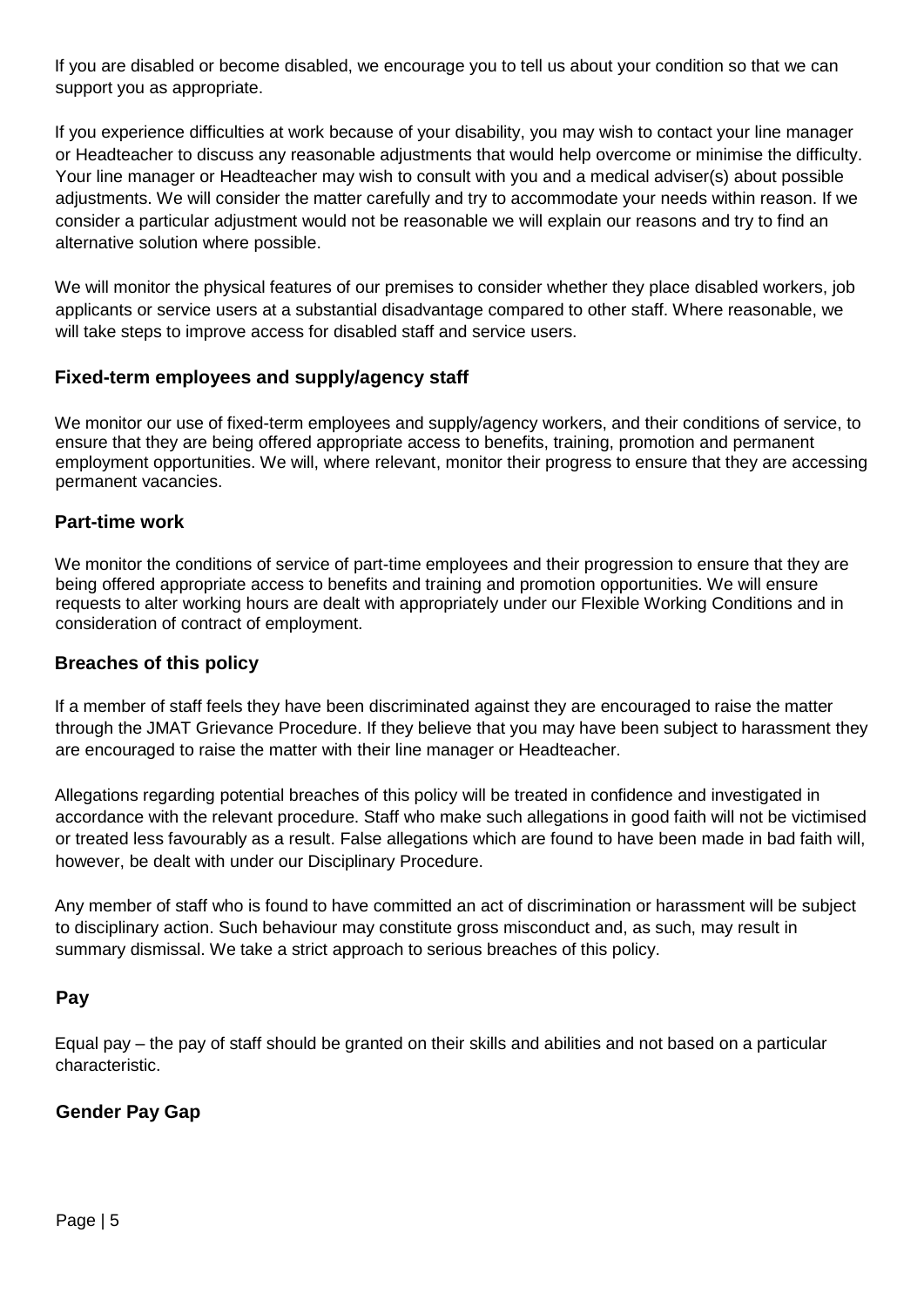The JMAT will ensure as far as possible that pay is equal between employees; particularly that it is equal between males and females. It will publish the table of statistics in accordance with [www.gov.uk](http://www.gov.uk/) and Gender Pay Gap Reporting.

# **Pay secrecy**

JMAT will not prevent or restrict employees from having a discussion to establish if differences in pay exist that are related to protected characteristics.

# **Publishing information**

The Trust will publish information to demonstrate its compliance with the Equality Act.

- The Equality Strategy Statement is published on each schools' website and on the Trust website.
- The Equality Strategy Statement will be reflected in the individual school plans.
- Its implementation will be monitored within the Trust's self-evaluation and other review processes.
- Each school is committed to reviewing, publishing and updating their own action plans, which are published on their school website.
- Paper copies and translations will be available from the office upon request.

# **Monitoring and Review**

The JMAT will regularly review the effectiveness of this policy to ensure it is achieving its objectives. As part of this process, JMAT schools will monitor the composition of job applicants and the benefits and career progression of staff. Staff are invited to comment on this policy and suggest ways in which it might be improved by contacting either the Strategic Operations Lead or the Strategic Safeguarding Lead.

Any changes made to this policy by the above will be communicated to all members of staff. The policy is available for public view on the JMAT website. All members of staff are required to familiarise themselves with all processes and procedures outlined in this policy as part of their induction programme.

The next scheduled review date for this policy is **September 2023.**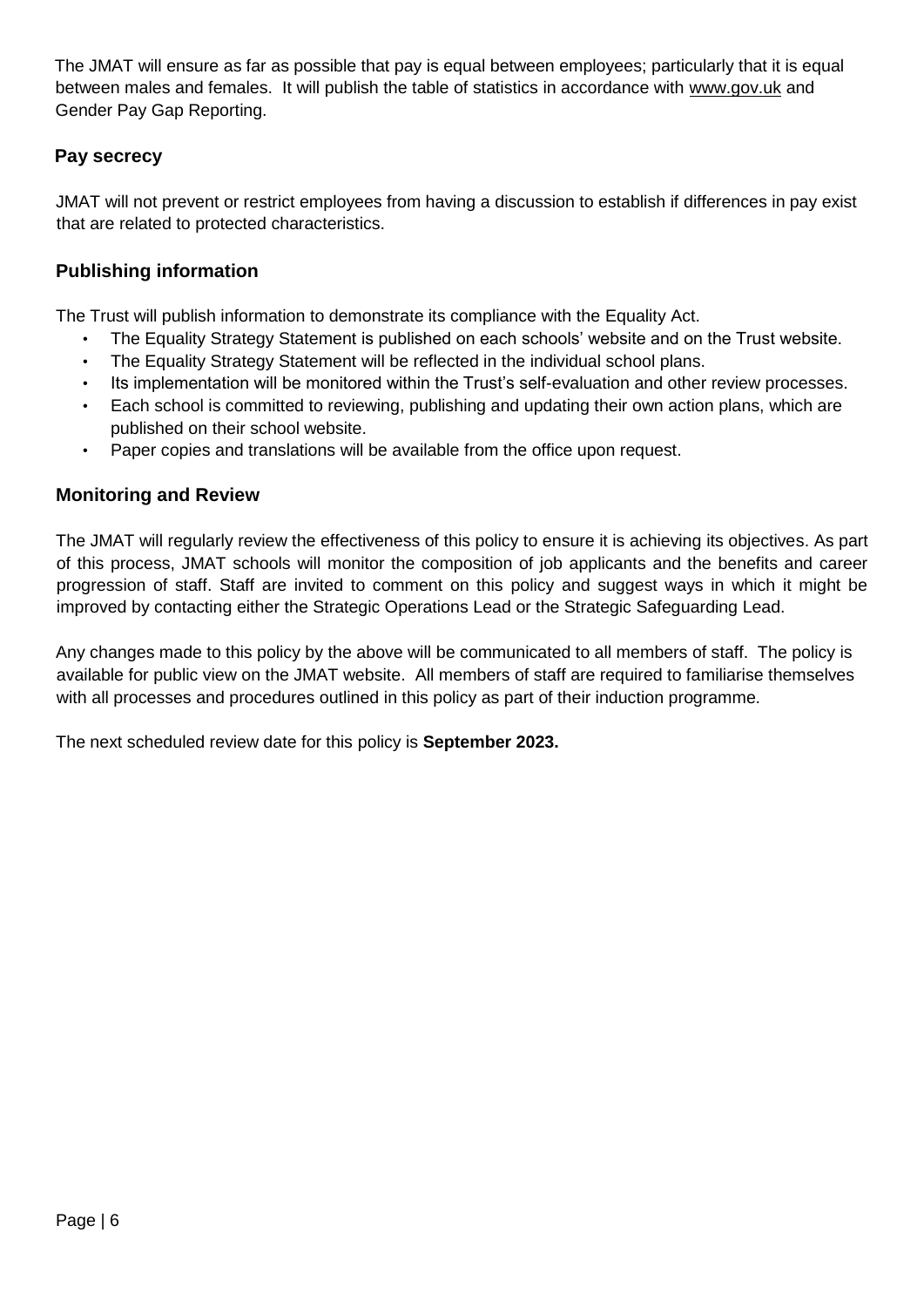# **Appendix 1**

# **Equality Act 2010 Protected Characteristics**

The definitions used in this appendix are based on the Equality Act 2010, the full text of which is available [here.](https://www.legislation.gov.uk/ukpga/2010/15/contents)

**Age:** The Act protects people of all ages; however, differential treatment because of age is not unlawful direct or indirect discrimination if it can be justified, i.e. if you can demonstrate that it is a proportionate means of achieving a legitimate aim. Age is the only protected characteristic that allows employers to justify direct discrimination.

**Disability:** The Act protects people who are disabled; the Act defines this as someone who has a physical or mental impairment which has a substantial and long-term adverse effect on their ability to carry out normal day-to-day activities.

**Gender identity and/or reassignment:** The Act protects transgender people. The Act no longer requires a person to be under medical supervision to be protected, so a person who does not undergo any medical procedures would be covered by these protections.

**Marriage and civil partnership:** The Act protects people who are married or in a civil partnership against discrimination. Single people are not protected.

**Pregnancy and maternity:** The Act protects people against discrimination on the grounds of pregnancy and maternity during the period of their pregnancy and any statutory maternity leave to which they are entitled.

**Race:** The Act protects people of all races; the Act's definition of race includes colour, nationality, and ethnic or national origins.

**Religion or belief:** The Act protects people of any religion, including specific denominations or sects, as well as a lack of religion, i.e. employees or jobseekers who do not follow a certain religion or do not follow any religion are protected. The Act protects people of any belief; this is defined as any religious or philosophical belief, or a lack of such belief, that is a weighty and substantial aspect of human life and behaviour.

**Sex:** The Act protects men and women.